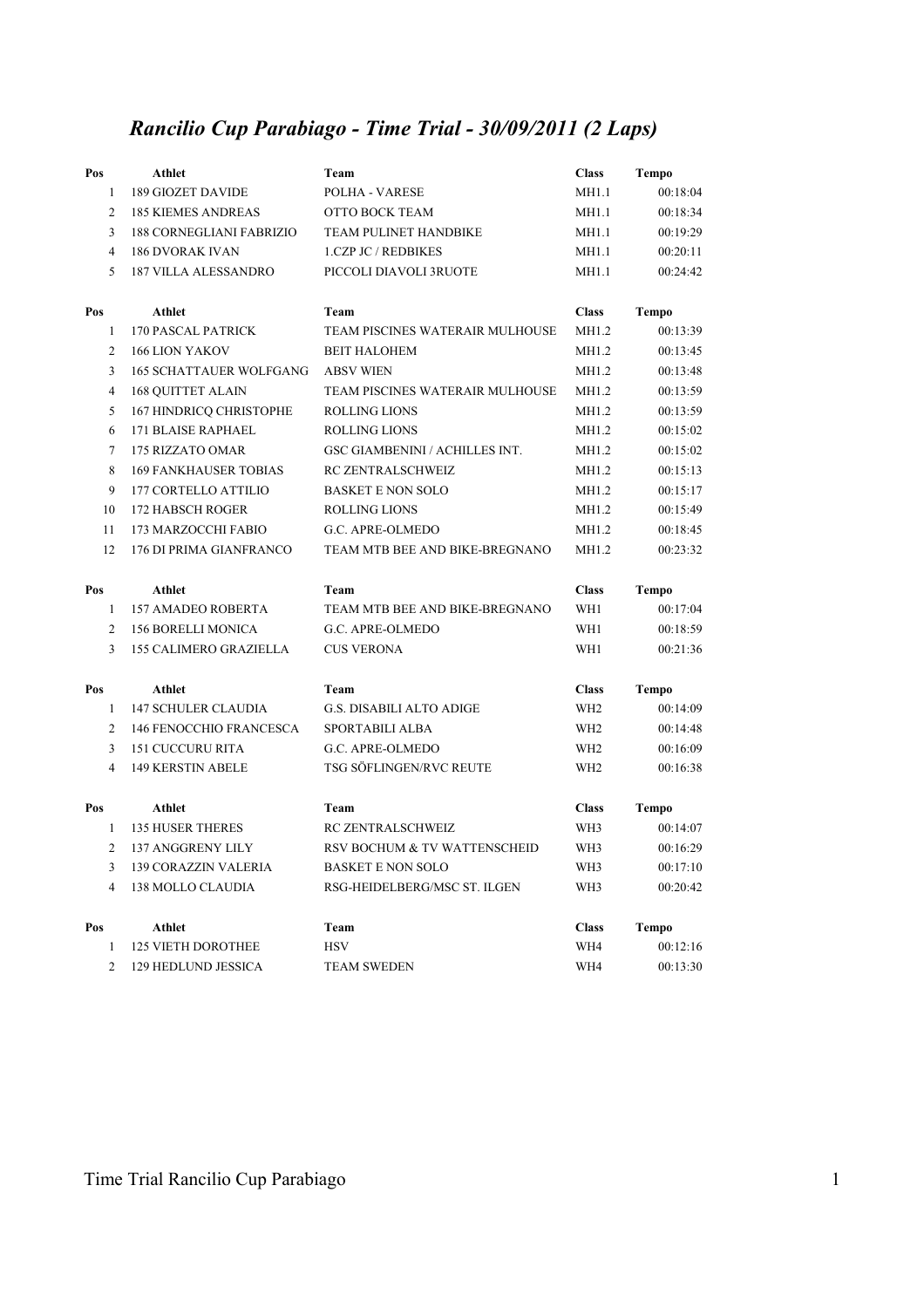## *Rancilio Cup Parabiago - Time Trial - 30/09/2011 (3 Laps)*

| Pos            | Athlet                         | Team                                    | <b>Class</b>    | Tempo    |
|----------------|--------------------------------|-----------------------------------------|-----------------|----------|
| $\mathbf{1}$   | 60 PODESTÀ VITTORIO            | <b>BLU TEAM BARILLA</b>                 | MH <sub>2</sub> | 00:16:35 |
| 2              | <b>63 CECCHETTO PAOLO</b>      | TEAM PULINET HANDBIKE                   | MH <sub>2</sub> | 00:16:47 |
| 3              | 64 FREI HEINZ                  | <b>TOP END</b>                          | MH <sub>2</sub> | 00:17:01 |
| $\overline{4}$ | <b>62 ABLINGER WALTER</b>      | TEAM ABSV WIEN / RSC HEINDL OOE         | MH <sub>2</sub> | 00:17:10 |
| 5              | <b>61 WEBER LUKAS</b>          | <b>RCZ SWITZERLAND</b>                  | MH <sub>2</sub> | 00:17:11 |
| 6              | <b>70 FRANEK DAVID</b>         | <b>STADE FRANCAIS</b>                   | MH <sub>2</sub> | 00:17:25 |
| $\overline{7}$ | <b>65 PUTZ MANFRED</b>         | OTTO BOCK TEAM                          | MH <sub>2</sub> | 00:17:40 |
| 8              | <b>69 KNECHT TOBIAS</b>        | OTTO BOCK TEAM                          | MH <sub>2</sub> | 00:17:42 |
| 9              | 71 PIEPER JÖRG                 | TEAM SOPUR / GC NENDORF                 | MH <sub>2</sub> | 00:17:55 |
| 10             | <b>78 DEBERG JEAN-FRANCOIS</b> | <b>ROLLING LIONS</b>                    | MH <sub>2</sub> | 00:18:01 |
| 11             | <b>66 MADDEN CHRIS</b>         | TEAM DRAFT UK                           | MH <sub>2</sub> | 00:18:04 |
| 12             | <b>83 GILGEN LUCA</b>          | <b>GP TICINO</b>                        | MH <sub>2</sub> | 00:18:07 |
| 13             | 77 LERAY GREGORY               | <b>ROAD RUNNERS HS</b>                  | MH <sub>2</sub> | 00:18:11 |
| 14             | <b>67 WICKHAM ROB</b>          | <b>TEAM BROMAKIN</b>                    | MH <sub>2</sub> | 00:18:16 |
| 15             | 79 NARCE LUDOVIC               | C.S.B.J.HANDISPORT                      | MH <sub>2</sub> | 00:18:40 |
| 16             | <b>76 SZESNY RICHARD</b>       | A.S.H.P.A. SRASBOURG                    | MH <sub>2</sub> | 00:18:51 |
| 17             | <b>82 DECLERCK SÉBASTIEN</b>   | DUNKERQUE LITTORAL CYCLISME             | MH <sub>2</sub> | 00:18:58 |
| 18             | <b>68 TOMANEK JAN</b>          | CK WINDOOR'S PRIBRAM                    | MH <sub>2</sub> | 00:19:10 |
| 19             | <b>85 DI BARI SAVERIO</b>      | SPORTABILI ALBA                         | MH <sub>2</sub> | 00:19:11 |
| 20             | <b>104 CONFORTI CALUDIO</b>    | TEAM MTB BEE AND BIKE-BREGNANO          | MH <sub>2</sub> | 00:19:22 |
| 21             | 99 ASSAS MEHREZ                | <b>STADE FRANCAIS</b>                   | MH <sub>2</sub> | 00:19:23 |
| 22             | <b>96 PRELEC LORENZO</b>       | <b>BASKET E NON SOLO</b>                | MH <sub>2</sub> | 00:19:24 |
| 23             | <b>84 SISKA MICHAL</b>         | NUTREND SPECIALIZED TEAM                | MH <sub>2</sub> | 00:19:25 |
| 24             | <b>75 NEUSKE MARKOLF</b>       | TEAM PROACTIV / VFR+RSG LUDWIGSBURG     | MH <sub>2</sub> | 00:19:33 |
| 25             | <b>74 WEISS SIEGFRIED</b>      | <b>RV EINHAUSEN</b>                     | MH <sub>2</sub> | 00:19:33 |
| 26             | 86 GRANELLINI GIANLUGI         | TEAM PULINET HANDBIKE                   | MH2             | 00:19:42 |
| 27             | 94 TARSIM RIADH                | <b>STADE FRANCAIS</b>                   | MH <sub>2</sub> | 00:19:45 |
| 28             | 91 DOKU HAKI                   | <b>ENDURANCENTER</b>                    | MH <sub>2</sub> | 00:19:45 |
| 29             | <b>73 CORPS-BELL ALISTAIR</b>  | HANDCYCLING ASSOCIATION UK              | MH <sub>2</sub> | 00:19:53 |
| 30             | 92 UNGUREAN DOREL              | ENDURANCENTER GIACOMAZZI                | MH <sub>2</sub> | 00:20:03 |
| 31             | 72 MOYSES PATRICK              | TEAM SOPUR / PISCINES WATERAIR MULHOUSE | MH <sub>2</sub> | 00:20:21 |
| 32             | 98 NEGRI MORENO                | TEAM MTB BEE AND BIKE-BREGNANO          | MH <sub>2</sub> | 00:20:21 |
| 33             | 111 ALBERGHINI DAVIDE          | G.C. APRE-OLMEDO                        | MH <sub>2</sub> | 00:20:35 |
| 34             | <b>88 DEMOULIN CHRISTIAN</b>   | <b>ROLLING LIONS</b>                    | MH <sub>2</sub> | 00:21:10 |
| 35             | 81 LEGEZA GYÖRGY               | <b>BLUE SCORPIONS MC</b>                | MH <sub>2</sub> | 00:21:30 |
| 36             | 97 ZANOTTI DAVIDE              | A.S.HA.M ONLUS                          | MH <sub>2</sub> | 00:21:52 |
| 37             | 106 CAVERZASIO VALERIO         | <b>GP TICINO</b>                        | MH <sub>2</sub> | 00:22:55 |
| 38             | 103 DONGHI GIAN PAOLO          | <b>GP TICINO</b>                        | MH <sub>2</sub> | 00:23:02 |
| 39             | 93 MALARDIER GEOFFROY          | <b>STADE FRANCAIS</b>                   | MH <sub>2</sub> | 00:23:21 |
| 40             | 105 CERIOTTI DIEGO             | <b>G.S. RANCILIO</b>                    | MH <sub>2</sub> | 00:23:23 |
| 41             | 100 MARTEL FABRICE             | <b>STADE FRANCAIS</b>                   | MH <sub>2</sub> | 00:23:31 |
| 42             | 90 VIGNUDELLI CESARE           | G.C. APRE-OLMEDO                        | MH2             | 00:23:43 |
| 43             | 108 ARNABOLDI BRUNO            | TEAM MTB BEE AND BIKE-BREGNANO          | MH <sub>2</sub> | 00:24:36 |
| 44             | 110 ALHBABI AYED ALI           | AL AIN CLUB FOR DISABLED                | MH <sub>2</sub> | 00:25:01 |
| 45             | 89 VILLANI ATTILIO ANSELMO     | TEAM MTB BEE AND BIKE-BREGNANO          | MH2             | 00:25:33 |
| 46             | 102 GATTI STEFANO              | <b>G.S RANCILIO</b>                     | MH <sub>2</sub> | 00:28:52 |
| 47             | 107 BATTOCCHIO GIANPIERO       | <b>G.S. RANCILIO</b>                    | MH2             | 00:29:51 |

Time Trial Rancilio Cup Parabiago 2011 Seite 2 von 3